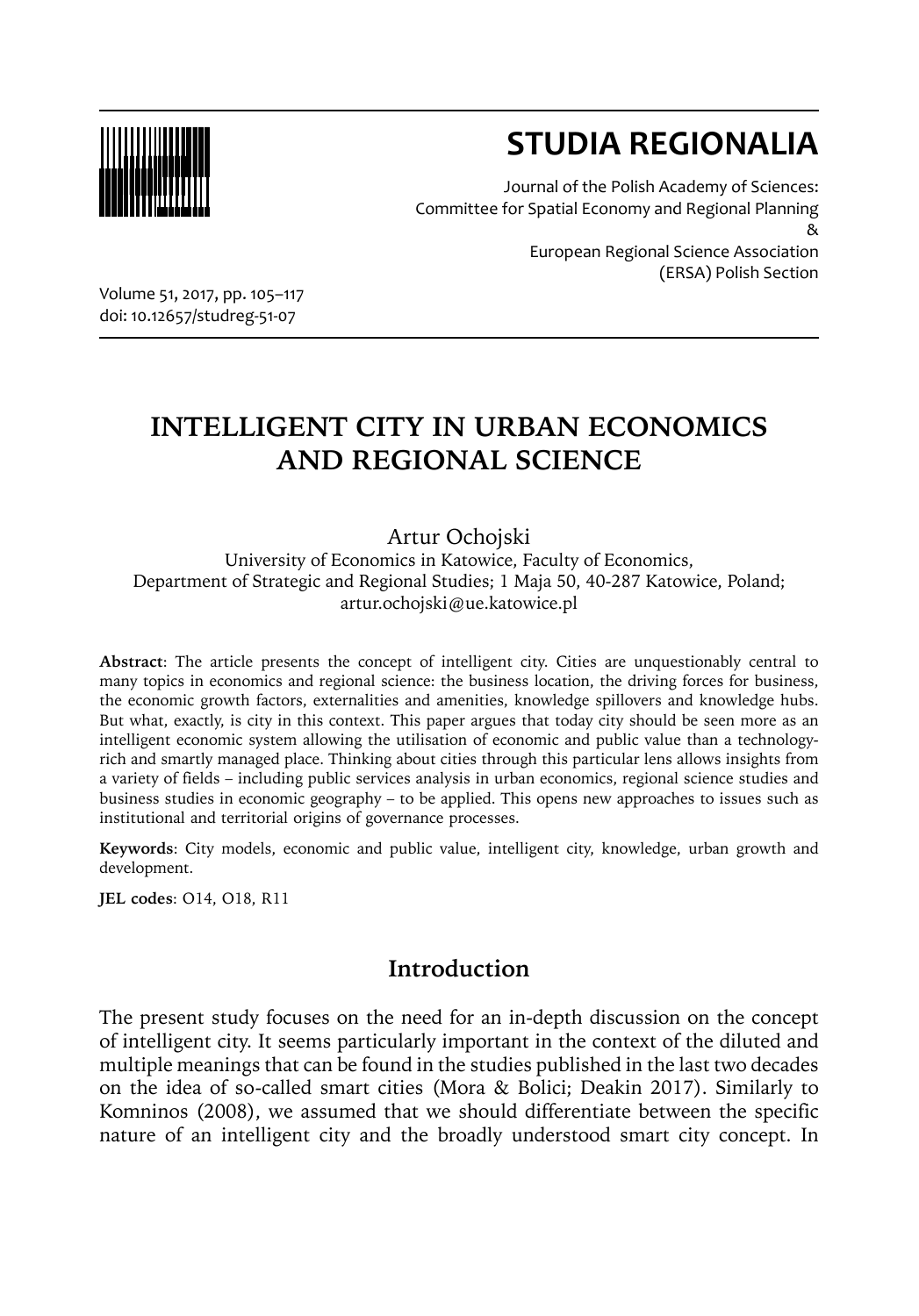addition, in Polish conditions a linguistic specificity occurs and certain media slogans are used to develop an idea that is equivalent to the term *smart*, sometimes translated as the adjective *intelligent* (Pol. *inteligentny*).

The proposed concept of intelligent city is referring to four connected ideas: socalled knowledge cities (Carrillo 2004, 2006; Erzakis *et al.* 2004) and learning cities (Glaeser 1999), Madanipour's spaces of knowledge (2011), Crevoisier's economic value of knowledge (2015), and public value of knowledge (O'Flynn 2007; Benington 2009; Moore 1995, 2013). Therefore, we may assume that the justification for the proposed concept (*i.e. intelligent city*) offers an alternative to the commonly accepted logic of the strategic thought provided for in the smart cities policy. With regard to the latter, it seems that too much focus is put on technological aspects, which results in a loss of the image of competitiveness and attractiveness of cities in the context of pragmatic values of economic and social growth in the city.

In conditions of: a) rapid transformation of urban space formed in the processes of implementation of new technologies, b) creation of new types of specific public space, c) evolution of the institution of the market and d) new behaviour patterns of stakeholders, new knowledge is generated that changes the functioning of the city and its organization, adding new values to the knowledge that can be parameterised and presented in the form of a new economic and public value. The main objective of this study is to attempt an epistemological verification whether the specific nature of knowledge in conditions created by contemporary urban spaces, markets and technologies which allow for adding economic and public value to its effects can be considered a factor strengthening urban and regional growth. The attempt of such reasoning is based on positive approach (Bish & Nourse 1975: 4). It is worth noticing that global corporations that develop the smart city idea for the cities in application terms are generating a certain technological pressure. Hence the question to what extent this pressure depends on acquiring new values for specific knowledge and how it affects the city's economic growth, as well as whether it is a burden or a trigger along with other values of knowledge applied in the cities, knowledge under the growing "intelligence of the city".

The first part of the study is devoted to the identification of the specific nature of economic models of a city. It forms the basis for formulating preliminary guidelines for the positive model of the conceptual intelligent city. The examples used below refer to the development of the core of this idea and the outline of operating regularities of this model.

#### **1. Economic models of a city**

According to Stiglitz (2000: 21-23), *...economy is*... *an extremely complex structure; to see what is going on, and to make predictions about what the consequences of a particular change… can be, one needs to separate out the essential from the inessential features.*.. *The fact that models make simplifying assumptions, that they leave out many details, is a virtue... Everybody – politicians as well as economists – uses models in discussing the effects of alternative policies (including that of local governments – author's note). The difference is that economists attempt*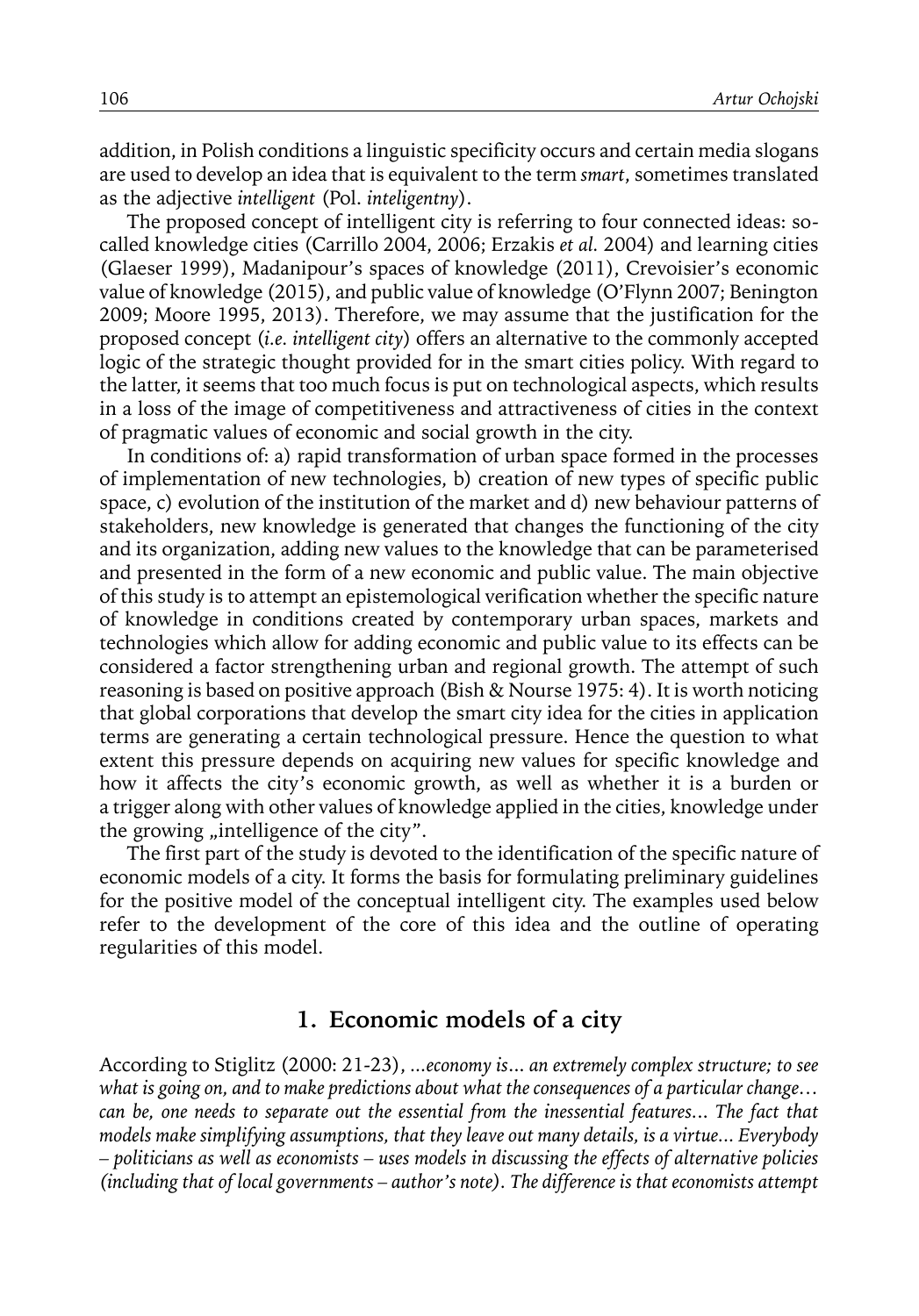*to be explicit about their assumptions, and to be sure that their assumptions are consistent with each other and with the available evidence.* Therefore it can be assumed that for an economist the idea of such defined model is useful above all for the assessment of regularities governing economic changes, or for learning other dimensions of those changes. For politicians, such models may constitute the basis for drawing normative conclusions about the desired conditions<sup>1</sup>. In this study, we assume that the economic model formulates certain hypotheses that can be considered relevant in the light of urban regularities analysed in subsequent studies. Verification of the preliminary model should allow for a relatively accurate description and offer the possibility of an approximated assessment of "reaction" of respective entities or space to different variables. Therefore, it is assumed that the need to compare the benefits and the costs of actions taken in the public area generates other type of thinking, focused on normative aspects that allow for the search of the best solutions in terms of the expediency criterion.

We may divide economic concepts explaining the meaning of factors having impact on the specific nature of the economic development into those based on material factors, or where such factors prevail (labour resources, financial capital), and those which indicate the crucial importance of non-material factors of territorial development (intellectual capital, enterprising approach, technologies, networks *etc.*). In the regional or urban context, economic studies also note that processes of changes observed in cities can be determined by many different factors integrating certain spatial forms. One cannot disagree with the assumption that non-material factors play and will be playing a fundamental role for the processes of growth and development of cities and regions. This view has been popular since the 1990s and it is represented by the theory of so-called knowledge economy (Lundvall 1992; Lawson & Lorenz 1999; Lundvall & Maskell 2002; for Poland, see Gaczek 2009). Technological changes considered the key driver for the possibilities of economic development were the subject of particular economic research of Romer (1986) and Lucas (1988), who dealt with their effects in the form of so-called knowledge spillovers. Lundvall (1992) and Nelson (1993) noted the relationships between entities resulting from formal and informal rules and roles (institutions). For them, such defined institutions were a causative factor of the development at the national level. In principle, regional importance of non-material factors has become more widely discussed in the context of the works of Krugman, Porter and Cooke. The latter (1992) reinforced the significance of relationships of institutional nature using innovation in the spatial dimension and developing the concept of regional innovative systems. Porter (1990) conditions competitiveness of companies on the agglomeration of industries and cluster relationships. Undoubtedly, nonmaterial factors in regional and urban concepts were popularised in particular in the works of Krugman (1991) inspired by the specific nature of agglomerative benefits and spatially attributed benefits of knowledge. Marshall's research (1919) also experiences a certain revival. The multitude of approaches underlining the

<sup>&</sup>lt;sup>1</sup> This reasoning seems closer to the idea of a smart city as technological change and public benefits determined by the trends promoted by politicians and large corporation lobby.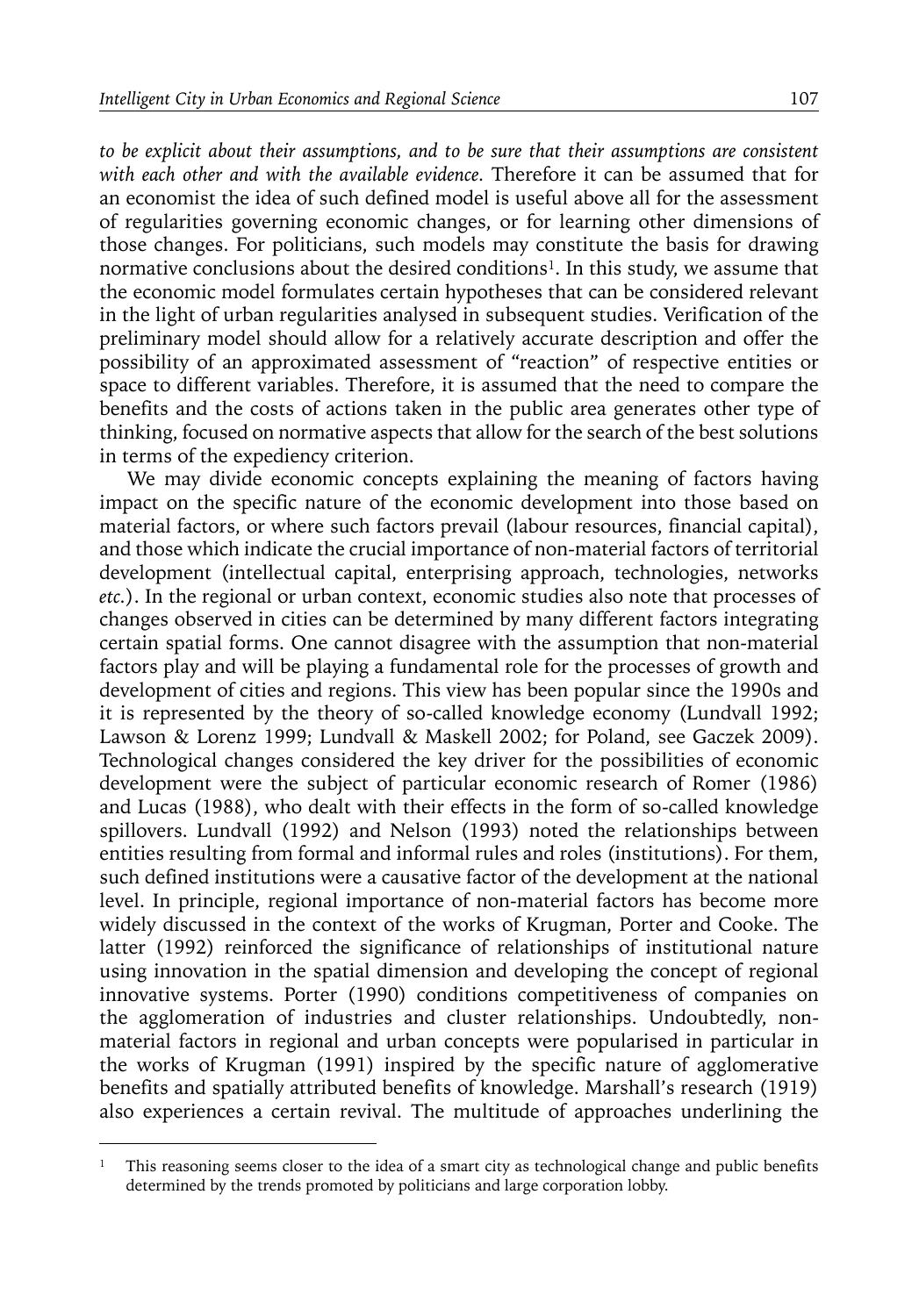significance of non-material factors for economic changes in cities and regions has been intensifying since the beginning of the 1990s. One of the reasons was the creation and dissemination of the so-called knowledge economy concept. It seems that the currently dominating trend, much discussed and considered the determinant of change, is creative activity and innovations in cities (Trullen *et al.* 2013).

On the one hand, we may talk about an evolution of analyses of the processes of economic growth in cities and regions. On the other hand, the guidelines adopted for certain concepts explaining components of changes in cities and regions, which have been considered classical to date, are also verified. One example can be the economic base theory, which was verified in modern times. The importance of the so-called residential segment for urban development processes is emphasised (see Segessemann & Crevoisier 2016). Also the research techniques and tools associated with spatial analysis of social and economic processes, so firmly emphasised by Isard (1960) and the regional science advocates, are changing. New techniques and new research trends allowing for observation of the increasingly complex models of urban economic growth and development lead to a clear conclusion that non-material factors prevail over the material ones. It is the former that trigger and preserve economic changes, but also form the social and cultural image of cities, metropolitan areas and regions. One may note that among the tendencies which accompany the "emergence" of new factors of urban economic growth is accumulation by urban economies of agglomeration status of many external processes, using its connections with global corporations or other economies of metropolitan status. These relationships, temporary or long-lasting flows (Domański 2012) between cities result in a situation where focus is put on the types of impact that have only been partially analysed to date and that are so important for the processes of change. Similarly, cities of non-agglomerative nature, or smaller centres, can change under the influence of the so-called borrowed functions/borrowed markets from other cities and regions (Meijers *et al.* 2016, Meijers & Burger 2017). In addition, the "turbulence" of contemporary global economy, its susceptibility to various shocks, is the reason to seek new driving forces behind changes in cities and regions due to the need to diversify business activity, or to escape from the industrial monoculture. Those who think that sheltered economies better deal with economic shocks (Fratesi & Rodriguez-Pose 2016), are wrong. Globalisation of activity is exerting pressure in territories to create the competitive position of companies and sectors on the basis of innovative circles (Jewtuchowicz 2005). Civilisation trends, or technologisation, strengthen the significance of creative economy with its different sectors in cities and regions (Klasik 2011).

The above tendencies give rise to in-depth analysis of the importance of factors generally recognised under different concepts, but above all to the search for new factors, with which urban economies are transformed, stabilise the position of the existing industries fundamental for economic growth, or trigger the development of new sectors of growth. In the context of economic research, under the positive approach, such works can be developed due to the availability of new research techniques supported by ICT or GIS tools, where the latest models illustrate the topicality of scientific ideas, concepts and theories of growth of urban and regional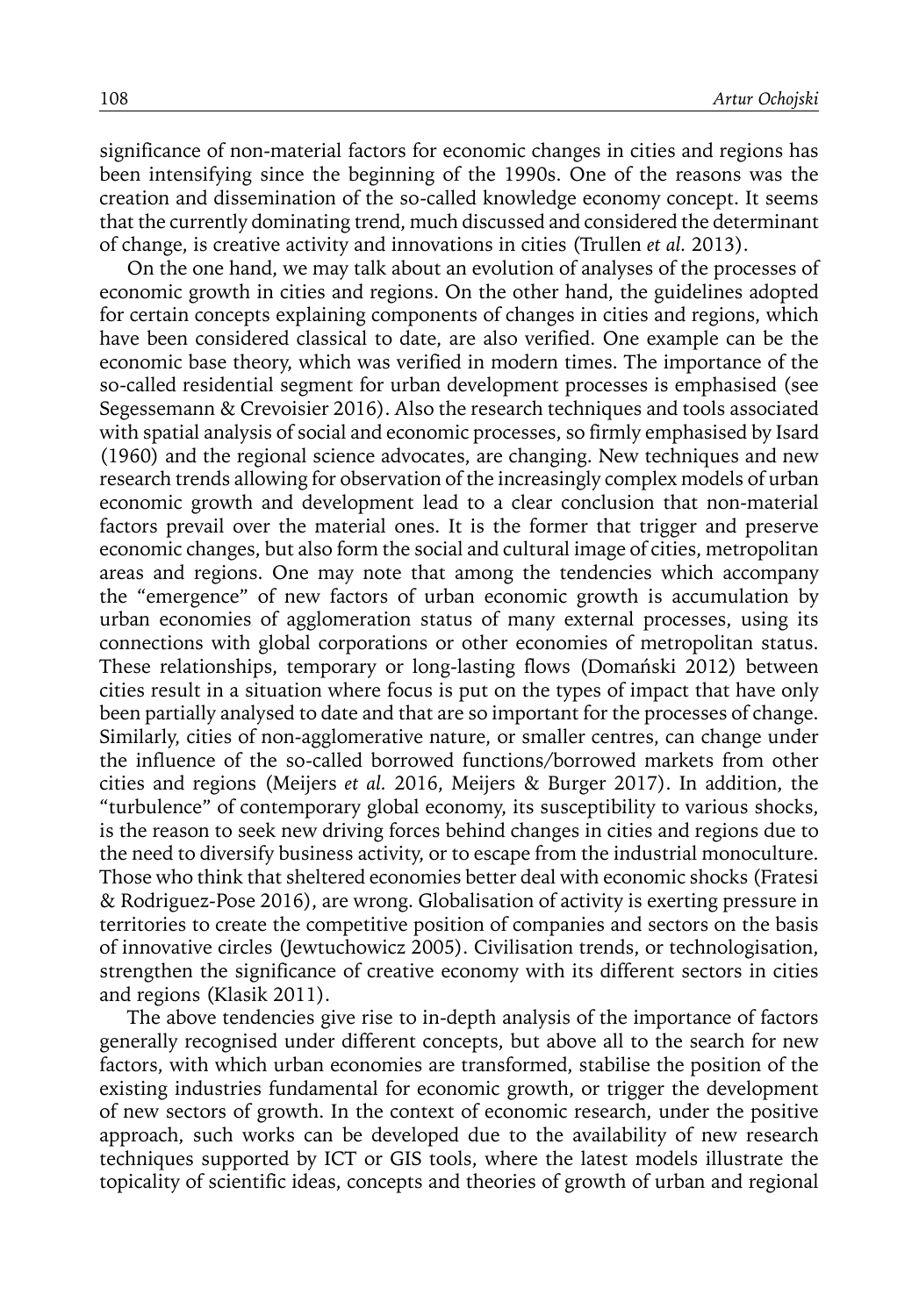economies (see *e.g.* Contin *et al.* 2014). It also applies to normative models, plans, policies and strategies formulated with the use of constantly improved strategic planning tools or foresight studies (see *e.g.* Klasik *et al.* 2014).

Models of economic development of cities defined by Trullen *et al.* (2013) are based on the organisation and the specific nature of business activity, the effects of which are the source of advantages gained by businesses, and in consequence also affecting urban and regional growth, as well as social and cultural and spatial aspects of changes in cities. Apparently new types of activity and new consumption models, new definition of status and prestige, new needs related to lifestyle and new ways of building ties in cities, stimulate innovation and creativity. They are triggers of changes in the economic organisation of companies, spatial organisation and changes in the specific nature of production. After exceeding a certain critical mass, urban environment can influence not only urban management profile, but also urban economic profile with its sectors and business locations. To date, it seemed that the reverse was true.

Trullen *et al.* (2013: 237-244) believe in evolutionary nature of urban change. The first of the abovementioned models, the Taylor urban model (1900-1945) assumes specialisation and division of work with effects in the form of benefits of scale. Ford urban model developed after 1945 (theoretically until 1970) is mainly described in the context of effects of scale and mass production possible due to specialised machines, the rise in wages and salaries, increased demand for labour, and standardisation of the demand for products. Therefore, cities are developing mainly as monocentric structures, small metropolitan areas or megaregions are created. Flexible city (1970-1085) is a place where production processes are subordinated to the just-in-time formula and where focus is put on the high capacity to adapt to changes, resulting from the specific nature of demand. This urban model generates MAR effects (Marschall-Arrow-Romer), *i.e.* agglomerative effects associated with benefits related to location. Cities are becoming more polycentric, larger metropolitan areas are developing. Megaregions consolidate. Characteristic features of this urban economic model include *e.g.* cluster forms or industrial districts. Information city (1985-1995) is described as an economic model where business focuses on networking, developing the availability of ICT techniques and using the opportunities offered by globalisation processes. Business is generating profits mainly due to the spatial mobility of external benefits. Not only MAR, but also Jacobs external effects are important in this respect. Therefore, we may state that the source of business development is the search not only for the location with benefits resulting from regional specialisation, but also for the diversification and diversity of available resources. The years 1995-2020 are referred to as the knowledge city model. Creation, use and exchange of knowledge is the core aspect of this model. Cities become centres offering knowledge necessary for business development mainly due to the closeness of knowledge infrastructure, but also to the skills that are essential for the application of knowledge that are made available for urban communities. Apart from the benefits mentioned above with regard to information cities, additional profits are related to the competitiveness of cities. Cities compete with each other in terms of their knowledge capital and the ability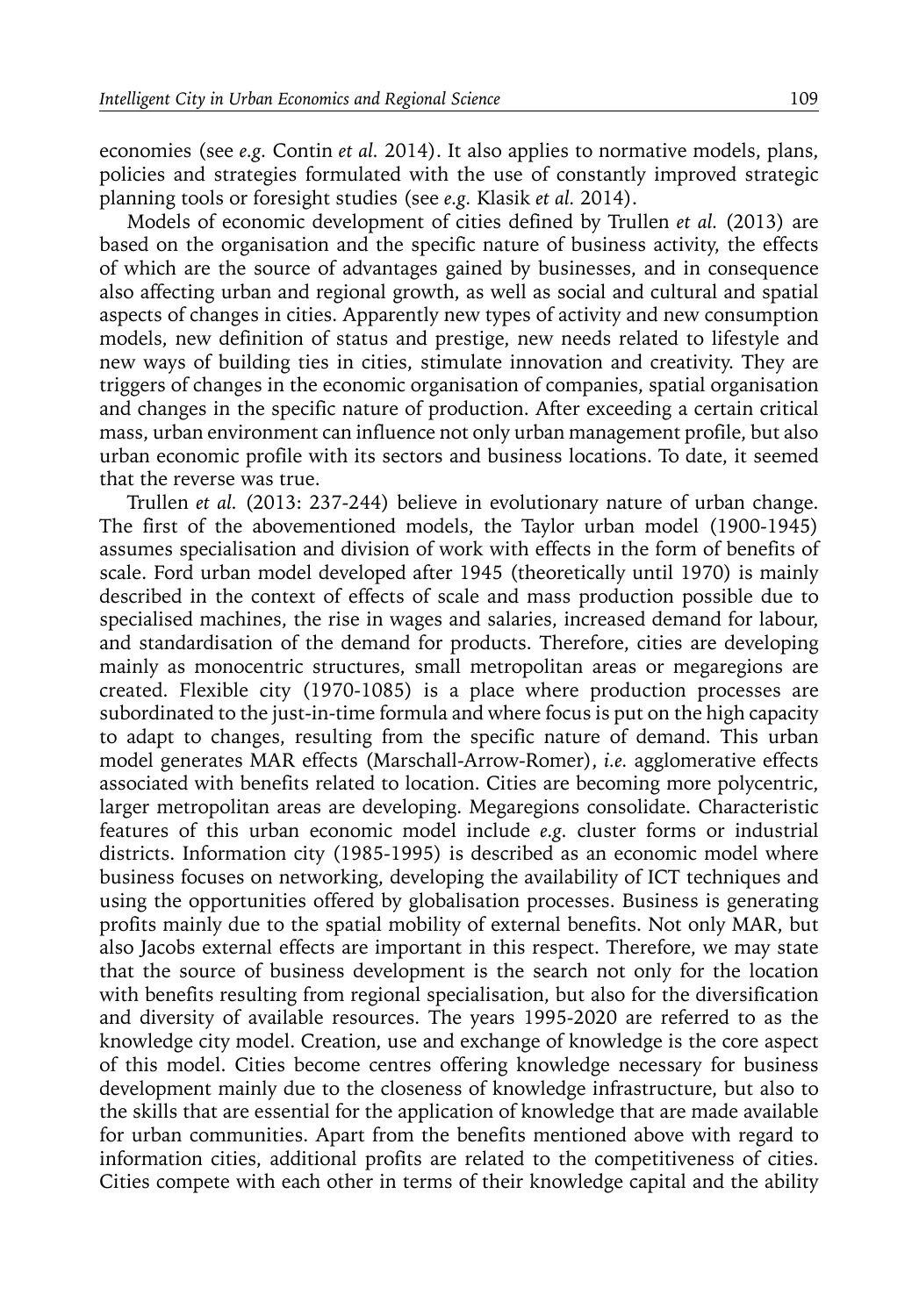to accumulate new knowledge. Almost at the same time, the creative city model is developed (2005-2020), where business is using creativity as the basis for creating innovations. Creative economy is a combination of business, culture and art, whereas cities become "melting pots" of creativity. All urban models defined for years 1985 + are based on non-material factors and mark the beginning of strong networking of cities, their polycentrisation, as well as global expansion of megaregions (*e.g.* US, China), or strong global metropolitan areas (Europe).

#### **2. Economic model of an intelligent city**

The above typology of cities allows for at least two observations. Firstly, cities have considerably changed their economic models, and city authorities who seek to use such changes in order to maintain economic growth and improve the living conditions must notice that cities in the economic and social dimension have become extremely sensitive to their relationships with the surrounding environment. Secondly, due to common human mobility, cities or perhaps rather urban areas combining the functions of work, residence and leisure have become areas with a growing openness and dynamics of change. Competition as the condition of urban economic growth is stronger than before associated with constant improvement of offers that increase the quality of life. Therefore, it seems that a new economic model is needed. One may assume that it could be an intelligent city model, where localisation and urbanisation economies are directly correlated. Such model assumes, firstly, that as fast as it is the case with ICT technologies, information whose acquisition has been expensive to date now becomes accessible, similarly to the knowledge accumulated in cities by companies or business circles becomes the basis for learning how to generate economic value and public value. Economic value is generated with the use of different types of available knowledge in the physical and virtual urban space. Such knowledge is available not only due to university-based scientific activity, or research activity in companies, but by the publication of open data or knowledge of different users sharing it with others. Secondly, economic value does not only apply to the business sector, but also to the city and its space. It is used to create public value. This is possible as a result of the cooperation and institutional solutions, as well as dedicated urban technological solutions. For the public sector and businesses, the foundation is the co-created and co-exploited knowledge, which is signalled by the wide spreading concepts of sharing economy and knowledge as commons. According to Rifkin (2016: 257-258), *The global collapse of the Second Industrial Revolution economy in the summer of 2008 was a wake-up call... There was real worry of another Great Depression – we settled for calling it the Great Recession... For the first time, millions of families began to look over all the stuff they didn't need and hadn't even fully paid for... The distributed, collaborative nature of the Internet allowed millions of people to find the right match-ups to share whatever they could spare with what others could use...* Rifkin's appeal to recognise the collaborative economy, the sharing economy based on zero marginal costs, as equal to the capitalist economy thanks to effects of scale, gives raise to radical challenges. Some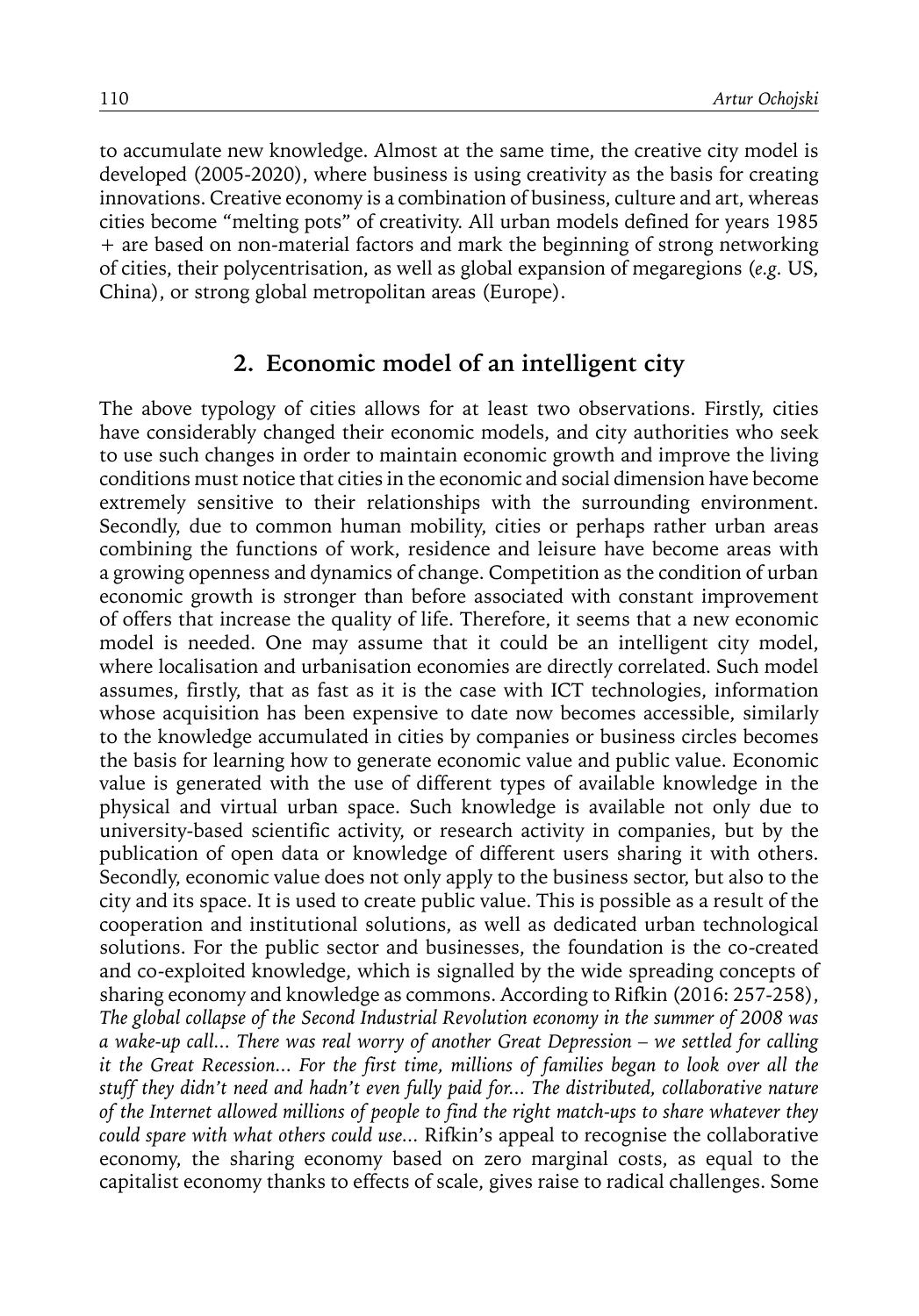of them are related to the learning of rules and roles by users, and trying to control external effects. To use only two examples, planning processes in urban space, or provision of public services, are a particularly convenient area to potentially include the user's knowledge and to create public value. Business processes referring to co-production models, or the idea of open innovation, allow for the generation of economic value and the use of external effects. The difficulty lies with the "integration" of public and business value and with the development of an urban model (economic model of an intelligent city) where it is possible to achieve a longlasting positive snowball effect (or rather the effect of a certain critical mass of changes) based on new or improved business offers and new or higher-standard urban offers. Urban markets, spaces and technologies not only create the physical conditions for company location, but they form the basis of identifying the business and public value. Therefore, it should be hypothesised that the availability of knowledge in *urban technologies* and urban spaces as well as classically understood (i.e. after the regional knowledge production function) sources of knowledge is a causative factor in such model.

Traditional regional knowledge production function using the Cobb-Douglas function assumes that investments include research and development in industrial laboratories, at universities and in research institutes. It is assumed that as a result of knowledge spillovers from public units, according to Jaffe's studies (1989), the economic effect of technological knowledge applied by businesses is being locally strengthened. This was confirmed by the expansion of that function by Feldman and Florida (1994). It was not until the studies of Anselin et al. (1997) and Varga (1998) that it was proved that effects in the form of increased ability to generate innovative products due to research processes differed in terms of the spatial range, in the sense that university research had on average three times smaller spatial spillover range compared to the research conducted in industrial laboratories. Two issues are worth noting. Firstly, a simple function requires taking into account of both the intraregional and the interregional flows. More complex types of analysis using the knowledge production function have been developed mainly after 2000, as the criticism of the baseline model. They are taking into account *e.g*. (a) internal variables relating to cooperation and business relations, specialisation and diversification of business activity, or mobility; and (b) external variables: share of foreign capital, participation in the research under the EU framework programmes, capital ties with corporations (multinational parent / affiliate), imports, patents, or migrations (see Varga and Horvath 2015). Secondly, the research confirms the significance of technological knowledge in the local scale for effects achieved by businesses in the form of economic value; in the case of Anselin and Varga studies, spatial range was determined as statistical metropolitan areas in the US). Little do we know about the effect that can be achieved in the form of public value and its integration role in the context of business effects.

Therefore, the intelligent city model does not only focus on innovative activity "thanks to cities", as it is embedded in business processes of companies located in those cities, or in their functional areas. It is also about the specific nature of the public sector, with its local government segment, which both due to business and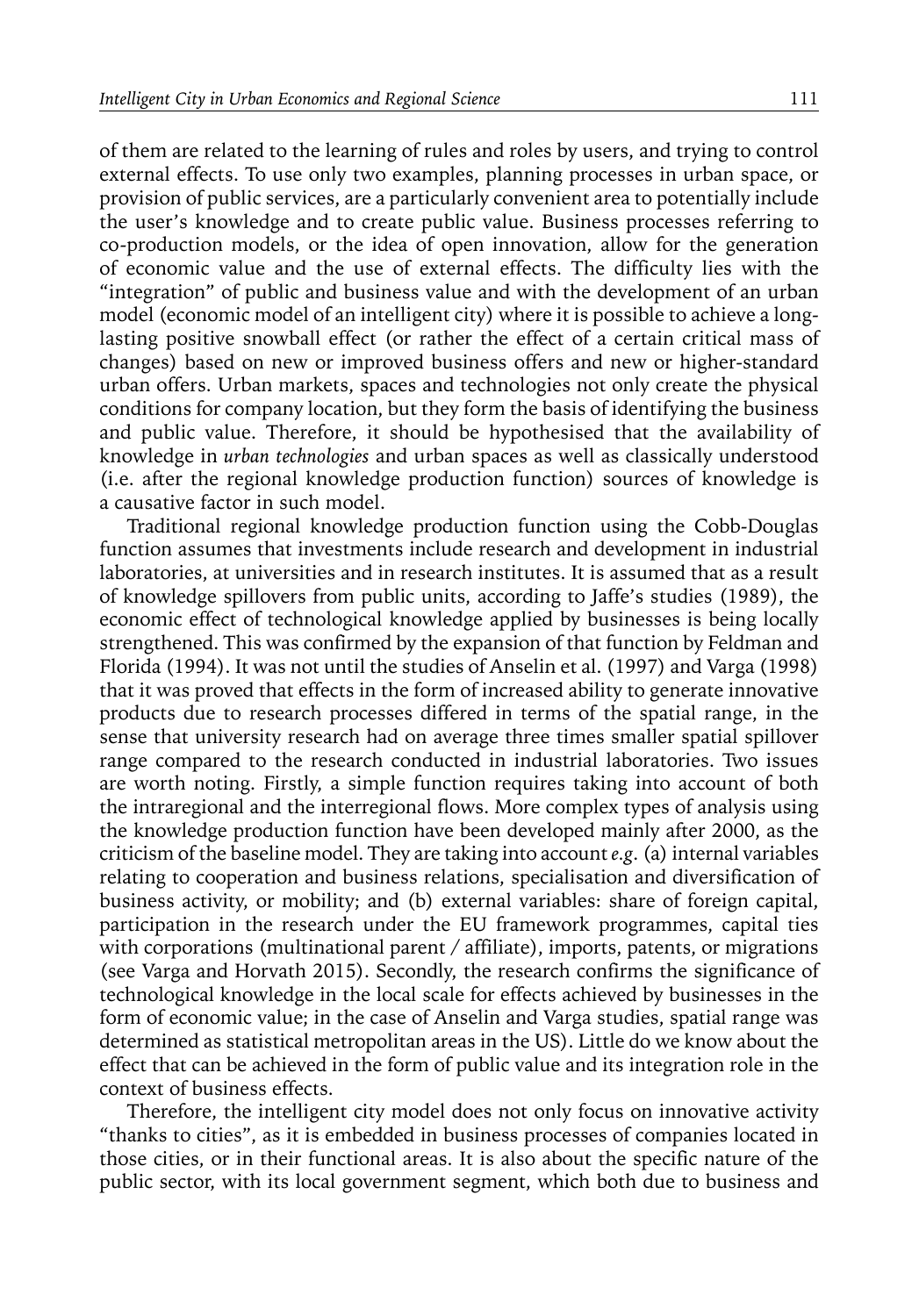global pressure, but also to social and civilisation pressure, is using new solutions, new technologies in the process of creating, financing and providing urban offers, and it is opening to changes inspired by different urban users. Such measures are becoming one of the key driving forces for business and social activity, as well as an opportunity to initiate new sectors that are vital for urban economy. As it is the case with the reverse economic base theory where it is demonstrated that residential sectors might possibly be important for the economy, here it is possible to formulate a hypothesis that new emerging sectors combining public value and business value will form a durable foundation of economic growth and improvement of the quality of life in the age of sharing economy.

The adopted assumptions allow for asking the question to what extent cities are ready for and interested in the analysis of such processes in the economic sense, to what extent such logic is the basis of investment decisions, to what extent using the category of effectiveness of the achieved objectives prevails, and to what extent the fair share of the offer is such a basis. System conditions are also relevant in this respect.

## **3. Public services as one of the main pillars of the intelligent city model**

In urban economy, (urban) public services play a special role. The supply and the demand for urban public services follow other rules than those applicable to commercial services. Public services which involve local government segment of the public sector are mainly services that are spatially "assigned" to the given city, functional area (agglomeration), or region. Therefore, it can be assumed that the economic area of services in the operating sense is mainly affected by such factors as: the number of recipients in a given area, the spatial scale, the competitive and complementary offer and the cost of its production/provision. Their financing involves public funds, and their specific nature often excludes using only the economic calculation for their implementation. Therefore, provision of public services, by definition offered as goods (also the common good) available to the community, faces a number of problems related to the unreliability of market mechanisms. As a result, the final price for the recipient often does not reflect the cost of the services. The price for the recipient may of course result from the rules of market calculation of costs; nonetheless, given the public character of goods, occurrence of external effects and creation of a natural monopoly may also be dictated by certain political decisions or system regulations where the approach based on maximisation of public availability of the offer for the largest possible group of recipients can prevail. Such a framework of urban economy very often triggers the search for new solutions related to the efficiency, effectiveness and fairness of their provision (Kuźnik *et al.* 2013).

For entities which are naturally responsible not only for their social assessment related to the standards, but mainly for the economic side of the services offered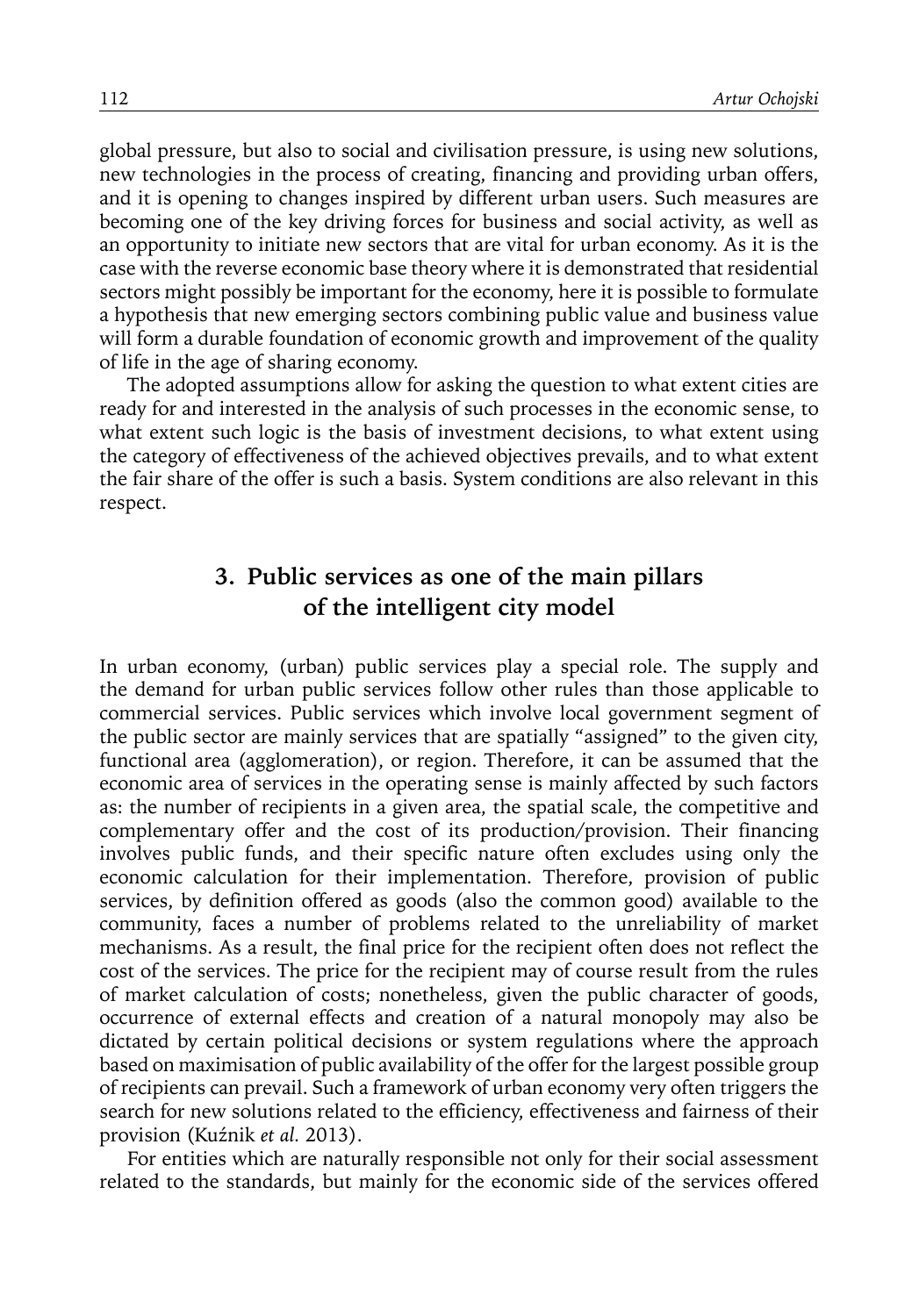under urban economy, provision of the services as such is less important than its incorporation in:

- the logic of the urban product value chain;
- urban infrastructure and technologies which improve productivity and results and reduce transaction costs for all city users;
- the process of learning in local circles, in segments of the knowledge-based economy; knowledge-based communities.

Such mechanisms determine the fundamental questions whether:

- to take into account the fact that the product is created in the value chain from the creation, through distribution, to consumption, and what the consequences for future product development are;
- to treat "modern" urban products as a source of economisation of users' activity *e.g.* a road facilitating commuting and reducing costs, rather than a road described by express road parameters hence with permanent traffic jams...
- to treat urban products generating new spillover solutions (with the innovation "spiral") as priorities.

A key aspect of urban services (products) management is the constant process of mutual activation and learning of business, scientific and political local (supralocal) circles. Here, learning is not a linear process, but a stepwise one, and seeking new solutions including innovative urban products is its essence. Cooperation using such foundations for the economy of modern urban products is absolutely critical for the benefits gained by urban users. Consequently, entities offering services are becoming a part of the wider ecosystem where permanent social innovation processes emerge. On the one hand, development of new behaviours and new trends in the area of public urban services is often the result of social innovations; on the other hand, it is becoming the basis for identification of new solutions, implementations, which in time may take the form of public innovations. Unlike technological innovations where the key factor is technological progress, social innovations are affected by new social practices, or new forms of product organisation. They often become the basis for negotiating new forms of co-governance and co-management in the cities. The origin of social innovations also lies with social entrepreneurship. They are derived from entrepreneurship of entities being members of social organisations, whereas innovations are reflected in mechanisms of satisfaction of not yet fully satisfied needs. Nevertheless, as it is underlined today, social innovations are not exclusively attributed to social organisations. They can be and often are initiated by politicians or public organisations.

Social innovations are important for urban economy, taking into account the need to overcome certain barriers for development, such as those related to climate or ageing processes that can only be take place due to social innovations. Thus, social innovations are new ideas which allow for responding to social needs without maximisation of profit. An innovation awareness of the trigger is the niche between what is and what should be and between what users expect and what is globally offered by local governments, companies and non-governmental organizations today. Creation of new technologies and new knowledge supports the development of such niches both by users and by businesses.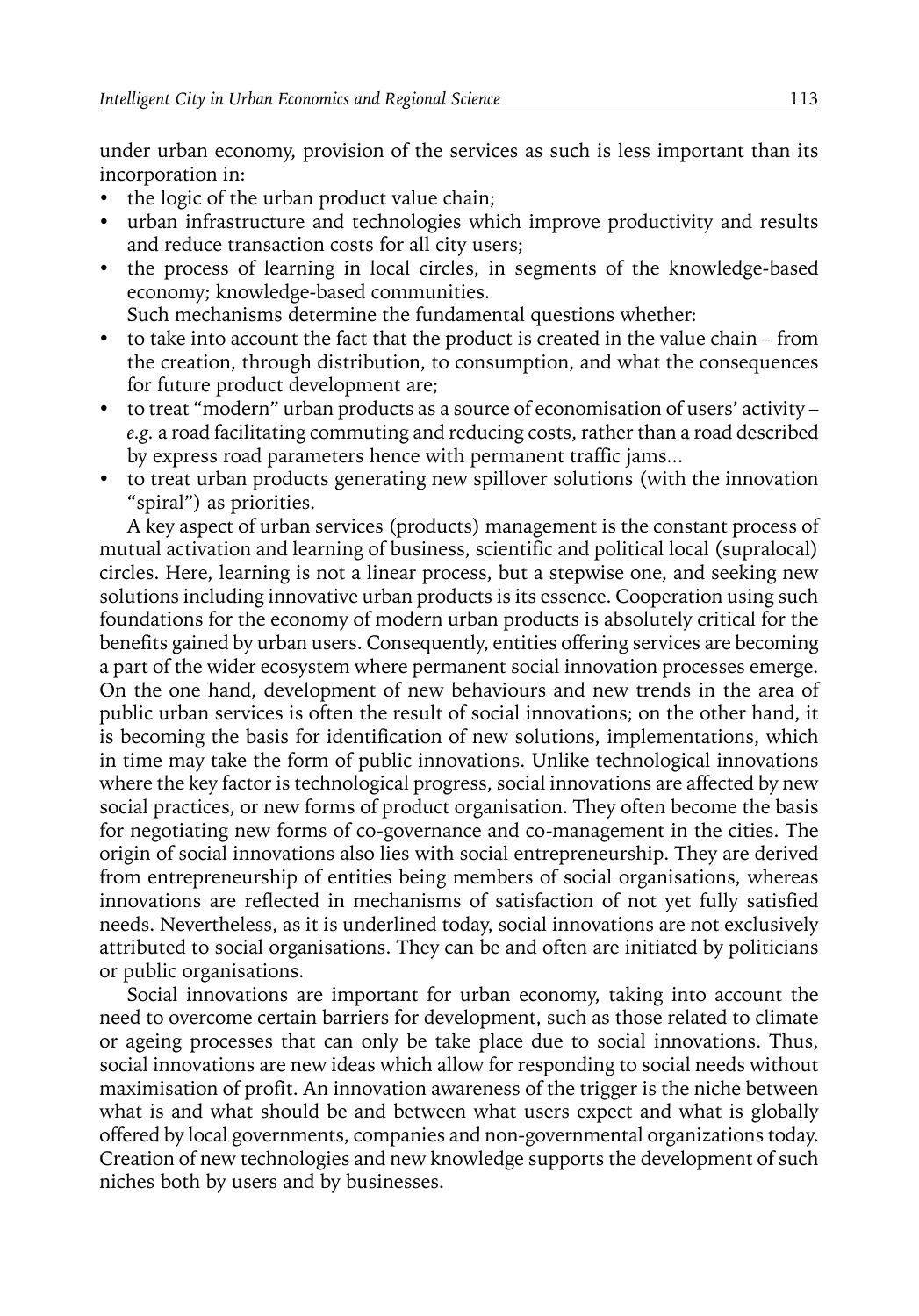If we assume that business activity that can be observed worldwide is the source of inspiration and creation of new products, to the same extent as internal ideas in a company, and if we accept that it is difficult to build a team of the best professionals within a single organisation, and that apart from being generated, knowledge should also be transferred and disseminated, our activity may be referred to as the beginning of operational thinking about the new urban economic models. Such assumptions form the basis of the so-called co-production of services with regard to local benefits for which the local government is responsible. Co-production of services is understood as a repeated interaction between the professional back office of the operator providing the services as and the users in order to pro-actively discover, understand and meet current and future expectations. Thus, co-production does not assume a purely reactive activity complementary to social expectations. Such perception of public services results from the possibility to involve the user in the cooperation process; therefore, it does not need to apply to all components of public services, or to all public services. Its scope is determined based on three levels of activity. Firstly, it is the so-called "clean" consumer co-production, aimed at quality improvement and at affecting the existing public services offered in the cities. Secondly, focus is on the so-called participatory co-production, where the improvement refers to the planning process of the already existing services due to social engagement. Finally and thirdly, advanced co-production of services is defined as the one that combines experiences related to the used services while improving their quality and specific nature on the one hand, and participatory planning of this part of the services that permits to create new approaches to the provision, implementation, or improvement of services, while becoming a basis for innovation in the public sector on the other hand. Each time the object around which the co-production is rationalised is knowledge and its flows. At the stage of testing or contracting services it is possible to have knowledge about the conditions of their spatial provision, but not fully see the specific nature of the dynamically changing local labour markets, or the specific nature of social exclusion. Therefore, user's knowledge may be essential for each of the abovementioned model situations not only for the improvement of the services or increasing its standard, but also for generation of new fragments of the services in an innovative manner.

This practice, applied in cities, shifts the focus from the classical innovative process set to generate business benefits based on the available knowledge, towards interaction in support of the community and inclusion of the user as a collective supply of knowledge. Provision of information about urban processes under open data systems is not only one of the possible streams of knowledge about the improvement of public services which as part of enterprising search for the possible changes may take the form of social innovations, as it is generally used by such corporations as IBM or SIEMENS to generate new business products. It is mainly a new area for seeking business benefits, creating new markets and new sectors of the economy.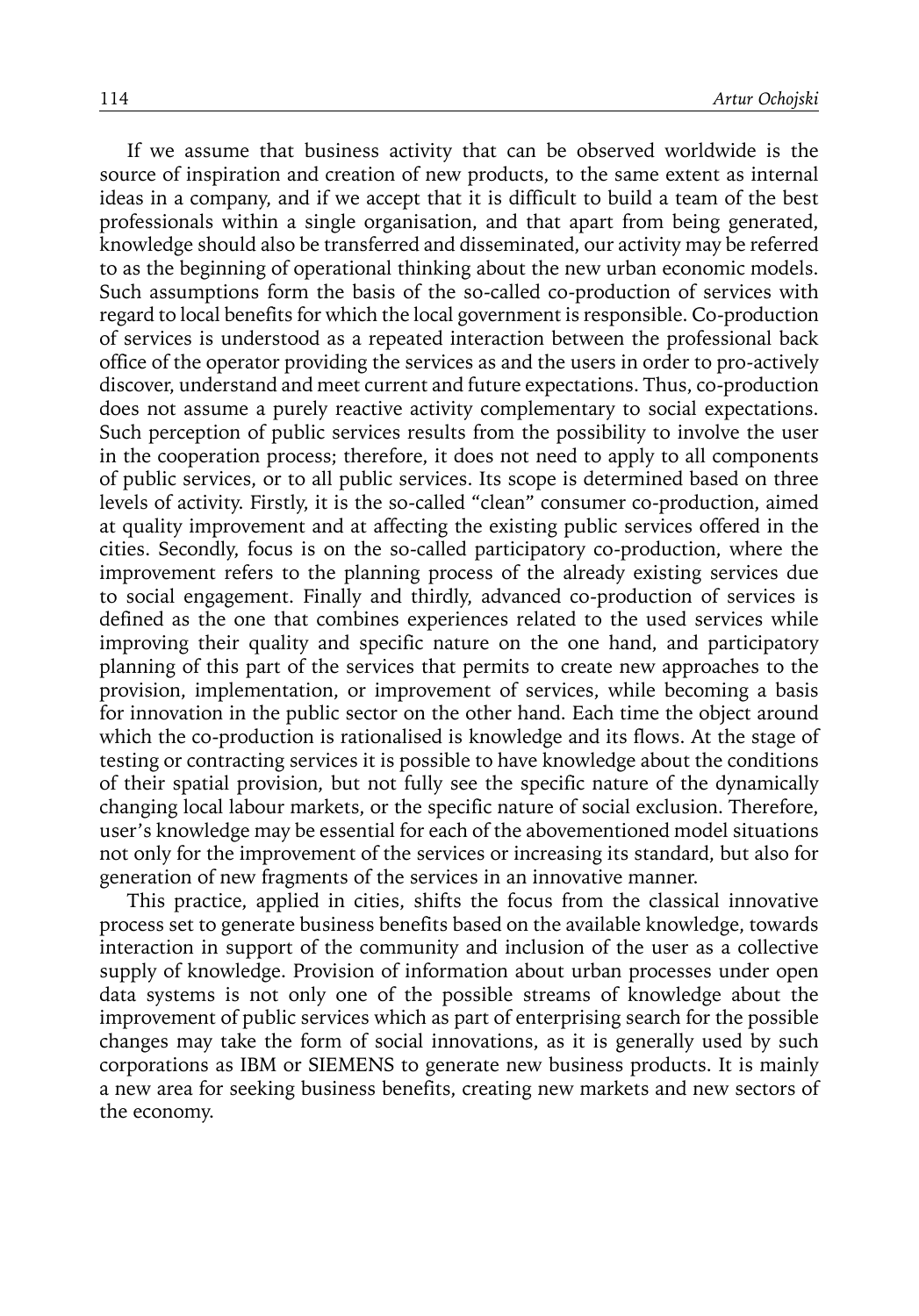### **4. Conclusions and theses for further research**

One should agree with the assumption that non-material factors play and will be playing a fundamental role for the processes of economic growth and the quality of life in cities and regions. On the other hand, it seems that the regularities concerning public and business effects generated by processes of creation, dissemination and transfer of various types of knowledge still require in-depth discourse. This is particularly important if we recognise cities as places where not only a growing number of residents concentrate, but mainly as areas marked by openness and great dynamics of flows of people or knowledge.

The proposed concept of intelligent city constitutes an attempt to identify the positive, rather than normative, theoretical basis explaining urban ideas for which the so-called smart city is a common category. Based on the ideas related to urban economy and developing the diachronic typology of urban economic models suggested by Trullen *et al.* (2013), the concept of intelligent city could constitute a new direction in the economic studies debate. In particular, it can be important for new research in urban economy and the related urban development. It has been demonstrated that the factors affecting economic growth and improvement of the quality of life in cities in the last two decades mainly include knowledge, creation and technologies applied in specific business organisation systems. It seems that the economic model of an intelligent city will complement other modern urban economic models.

If case studies<sup>2</sup> are applied at this stage to formulate the model instead of econometric apparatus, it seems that the idea of an intelligent city may be important for the explanation of urban growth. With regard to urban development, knowledgeenabling governance which applies to decision-making processes that accompany social and economic transformations in intelligent cities should be identified with the mechanism of creating knowledge applied in support of economic value and public value rather than treated as the object of a multi-player game where the stakes are investment location decisions, or more generally development processes. However, this approach requires separate elaboration.

Finally, one may think that implementation of solutions resulting from changes described in model assumptions are particularly important today for the economic growth in cities and metropolitan areas. Due to the fact that such solutions create new activities, their effects should be assessed in a long-term perspective. Such assessment should mainly take into account the aspect of the critical mass of changes as well as acknowledge that they are the basis for development of new sectors, increase in urban potentials of knowledge absorption, rather than "simple" effectiveness calculations. Similarly, social and public innovations are important in the processes of raising the quality and standards of urban products offering new opportunities for creating the quality of life in cities and triggers for the development of companies.

<sup>&</sup>lt;sup>2</sup> Given the nature of this study, they have not been discussed in this article and they are subject of a separate analysis.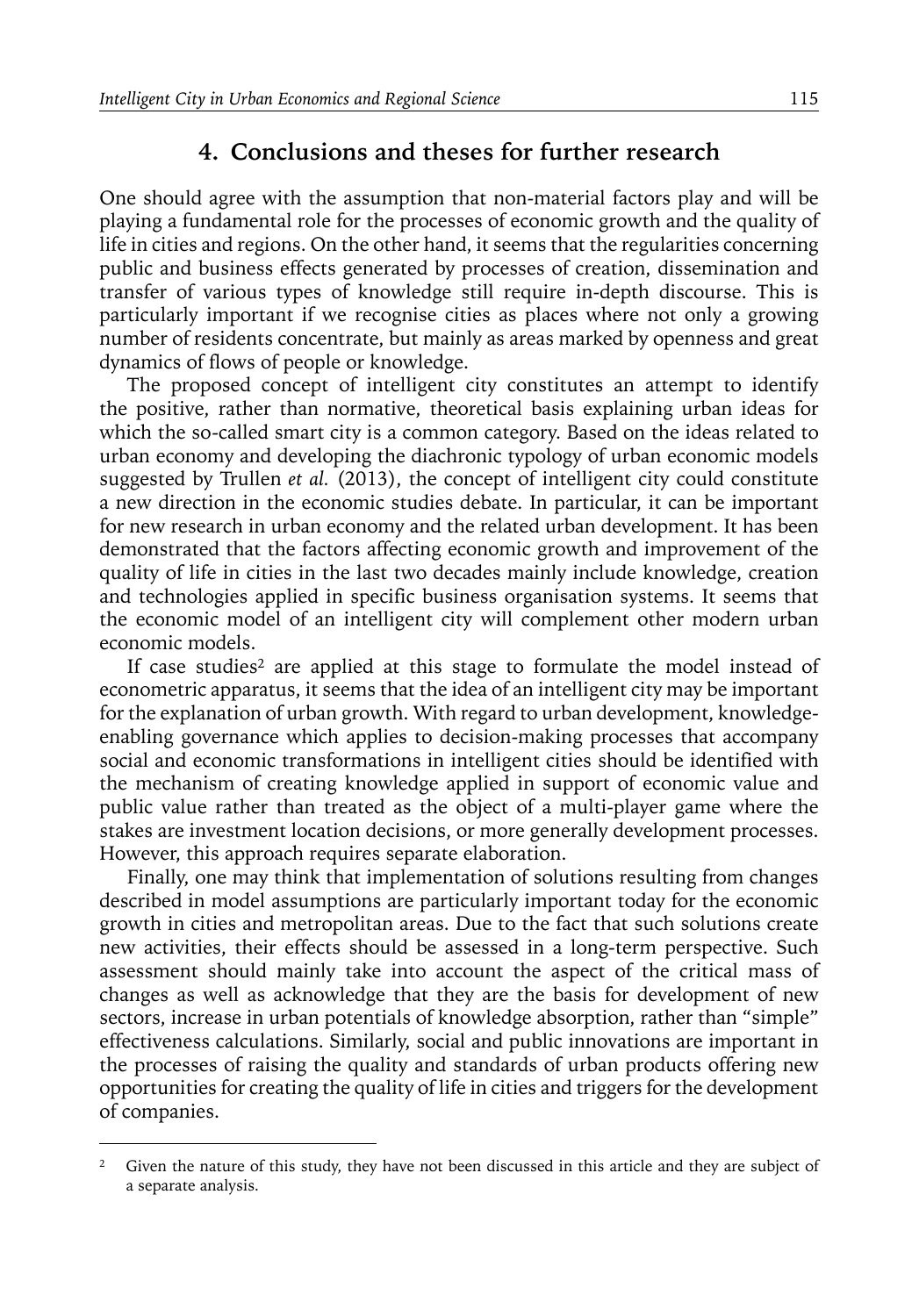#### **References**

- Anselin L., Varga A., Acs Z. (1997) Local Geographic Spillovers between University Research and High Technology Innovations. *Journal of Urban Economics*, 1997, Vol. 42, issue 3: 422-448.
- Benington J. (2009) Creating the Public in Order to Create Public Value. *International Journal of Public Administration,* No. 32.
- Bish R. L., Nourse H. O. (1975) Urban Economics and Policy Analysis. *McGraw-Hill Book Company*, New York.
- Carillo F. J. (2004) Capital Cities: a Taxonomy of Capital Accounts for Knowledge Cities. *Journal of Knowledge Management,* Vol. 8, Issue 5: 28-46.
- Carillo F. J. (Ed.) (2006) Knowledge Cities. Apporaches, Experiences, and Perspectives. *Routledge*, London and New York.
- Contin A., Paolini P., Salerno R. (2014) Innovative Technologies in Urban Mapping. Built Space and Mental Space. *Springer,* Heidelberg.
- Cooke P. (1992) Regional Innovation Systems: Competitive Regulation in the New Europe. *Pergamonn Press*. London.
- Crevoisier O. (2015) The Economic Value of Knowledge: Embodied in Goods or Embedded in Cultures? *Regional Studies,* Vol. 50, Issue 2: 189-201.
- Domański R. (2012) Ewolucyjna gospodarka przestrzenna. *Wydawnictwo UE w Poznaniu*, Poznań.
- Ergazakis K., Metaxiotis K., Psarras J. (2004) Towards Knowledge Cities: Conceptual Analysis and Success Stories. *Journal of Knowledge Management*, Vol. 8, Issue 5: 5-15.
- Feldman M. P., Florida R. (1994) The Geographic Sources of Innovation: Technological Infrastructure and Product Innovation in the United States. *Annals of the Association of American Geographers*, Vol. 84. Issue 2: 210-229.
- Fratesi U., Rodríguez-Pose A. (2016) The Crisis and Regional Employment in Europe: what Role for Sheltered Economies? *Cambridge Journal of Regions, Economy and Society, Cambridge Political Economy Society,* Vol. 9(1): 33-57.
- Gaczek W. M. (2009) Gospodarka oparta na wiedzy w regionach europejskich. *Studia KPZK PAN*, Vol. CXVIII, Warsaw.
- Glaeser E (1999), Learning in Cities. *Journal of Urban Economics, 46:* 254-277.
- Isard W. (1960) Methods of Regional Analysis; an Introduction to Regional Science. *Technology Press of the Massachusetts Institute of Technology*, Cambridge and Wiley, New York.
- Jaffe A. B. (1989) Real Effects of Academic Research. *The American Economic Review,* Vol. 79. No. 5: 957-970.
- Jewtuchowicz A. (2005) Terytorium i współczesne dylematy jego rozwoju. *Wyd. UŁ*, Łódź.
- Klasik A. (2011) The Cities and Agglomerations Development based on the Culture Sector and Creative Industries. *Studia Regionalia KPZK PAN*, Vol. XXX, Warsaw.
- Klasik A., Biniecki J. Ochojski A. (2014) Metropolitalny foresight strategiczny. Metodologia i studium przypadku. *Studia KPZK PAN*, Vol. CLX, Warsaw.
- Komninos N. (2008) Intelligent Cities and Globalisation of Innovation Networks. *Routledge,* London and New York.
- Krugman P. (1991) Increasing Returns and Economic Geography. *The Journal of Political Economy,* Vol. 99, Issue 3: 483-499.
- Lawson C., Lorenz E. (1999) Collective Learning, Tacit Knowledge and Regional Innovative Capacity. *Regional Studies,* 33: 305-317.